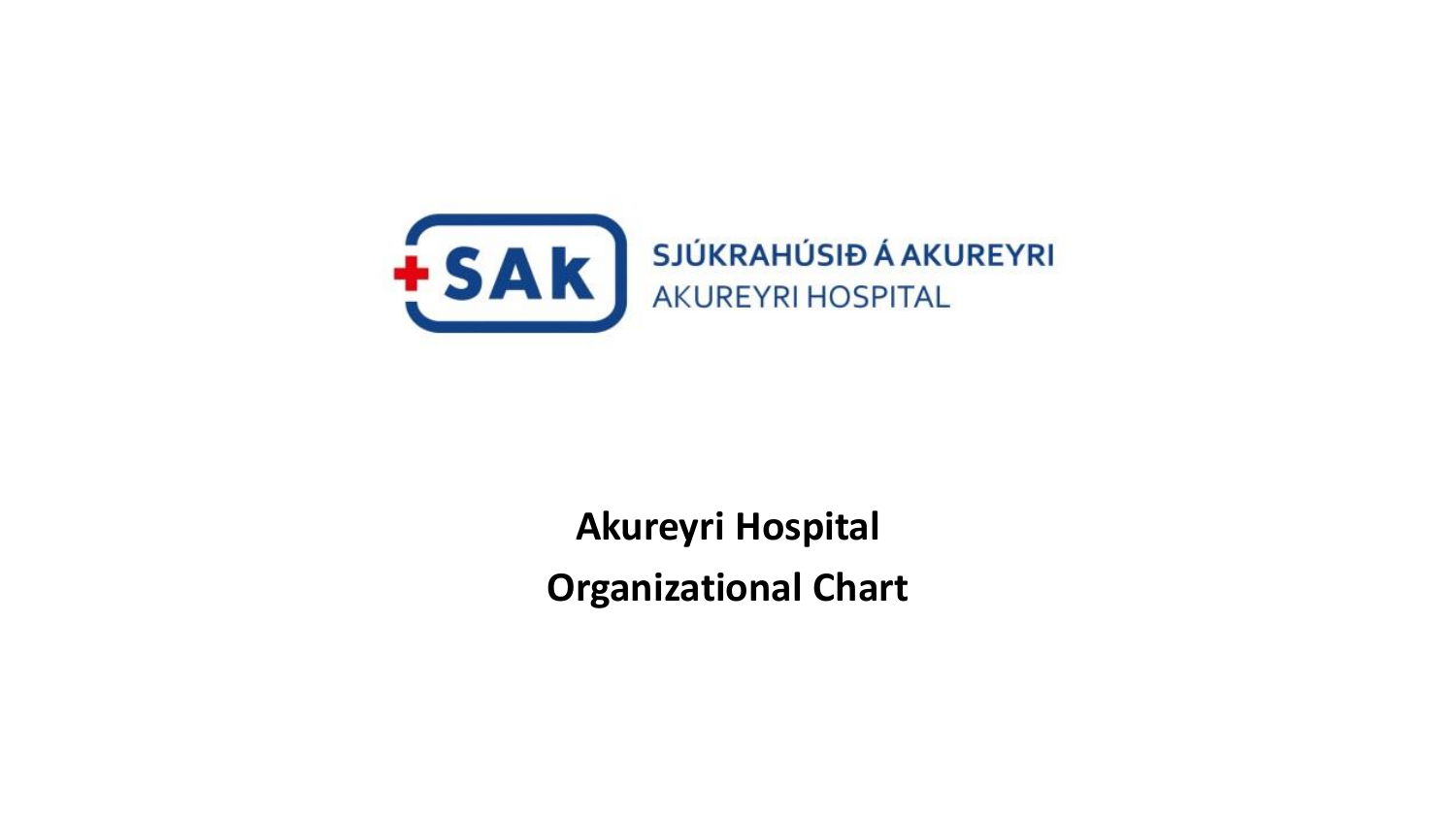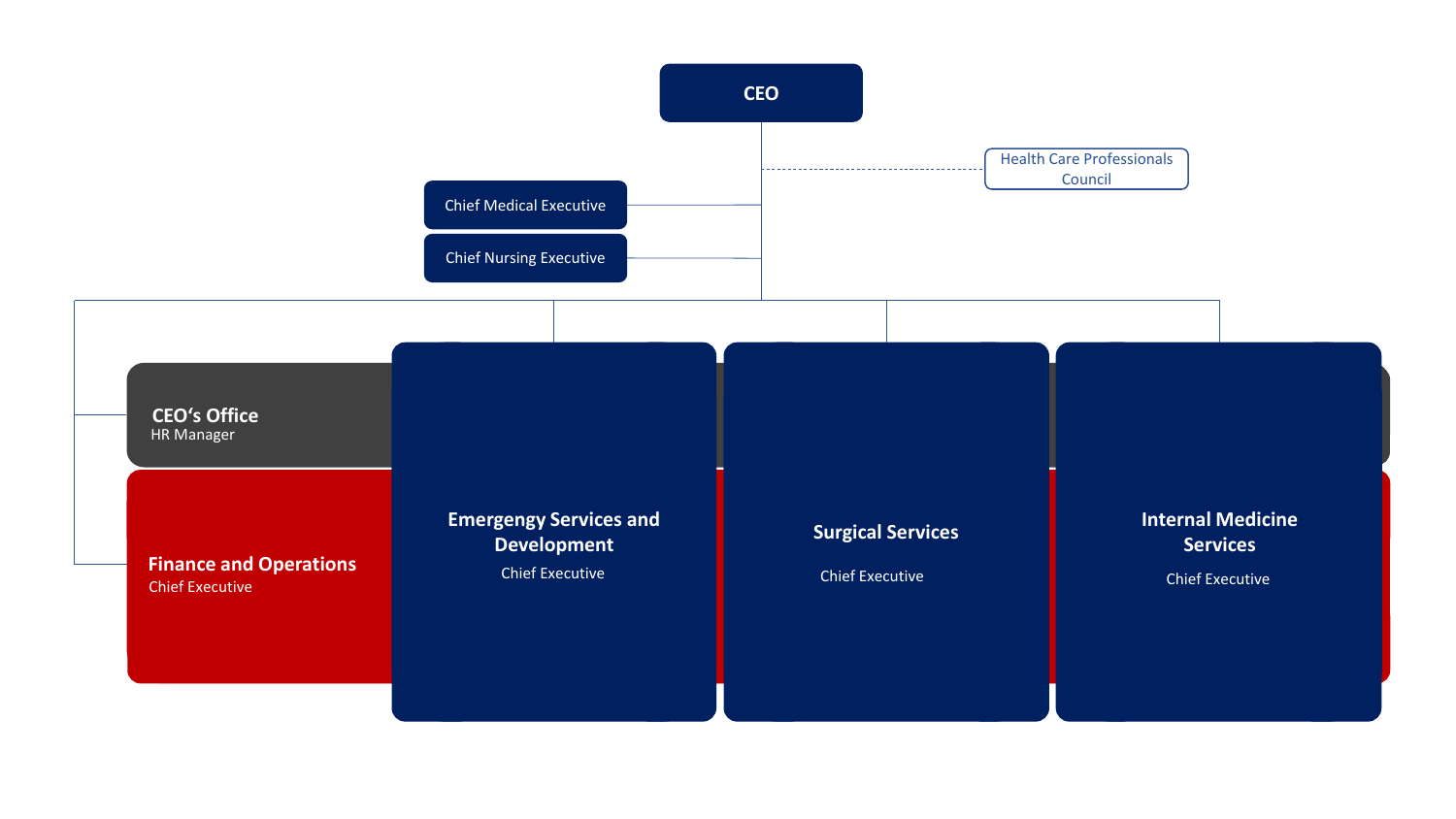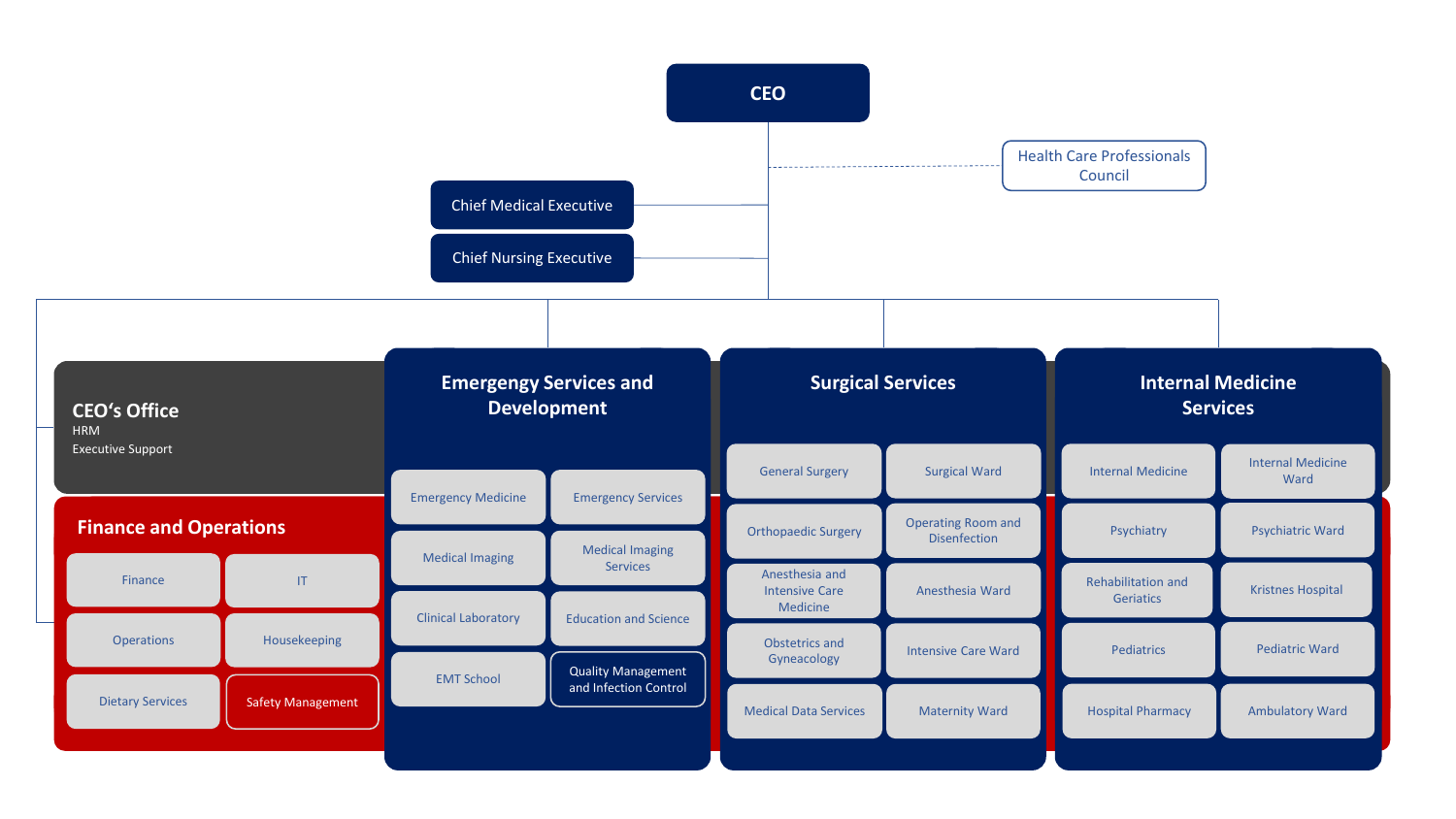## CEO´ s Office

- HR Management
- Recruitment and Selection
- Training and Development
- Wage Administration
- Labour Relations
- Employee Welfare and Health Promotion
- Strategy Implementation
- Marketing and Public Relations
- Document Management
- Executive Support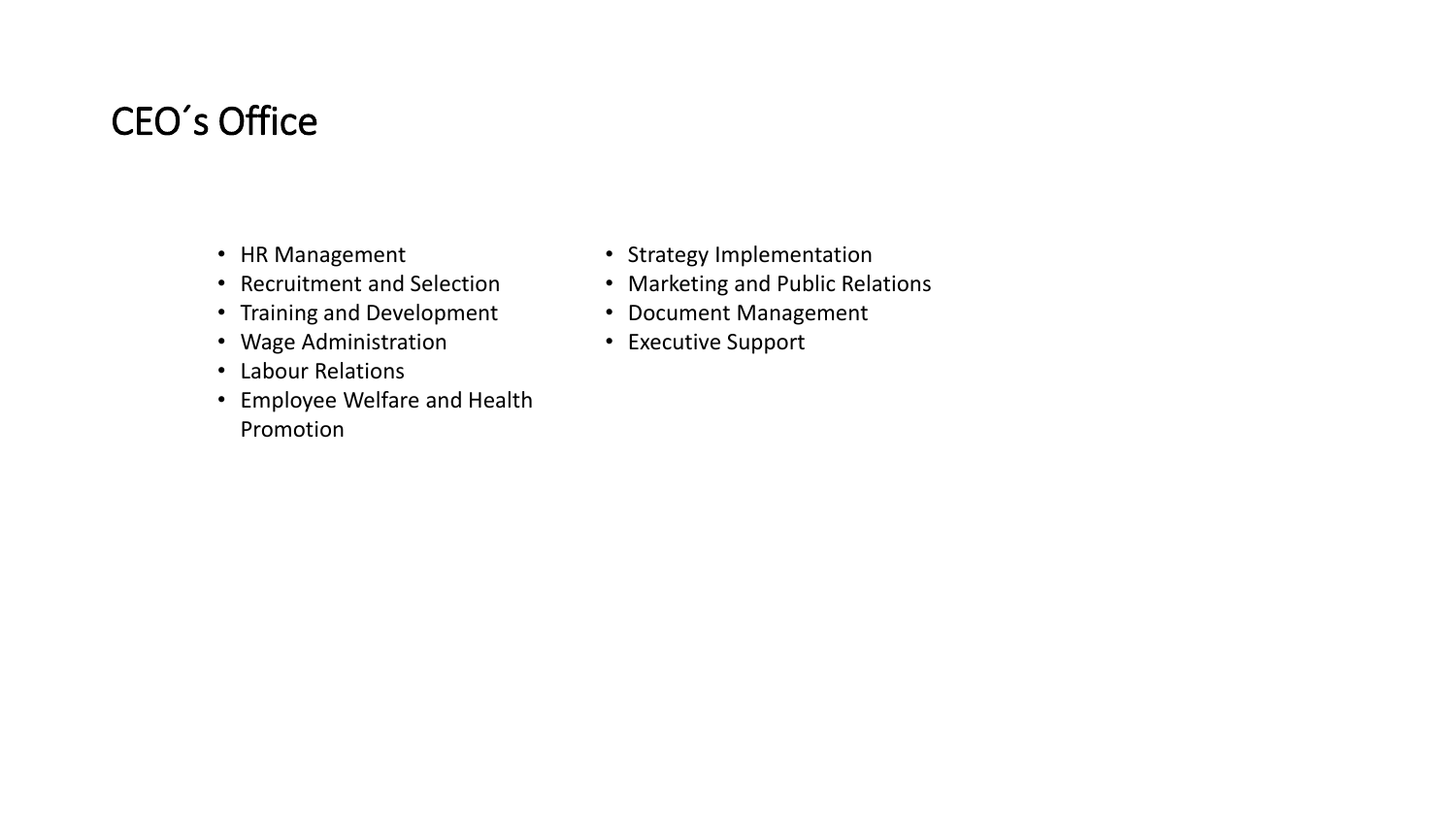#### Finance and Operations



#### **Safety Management**

• Safety Management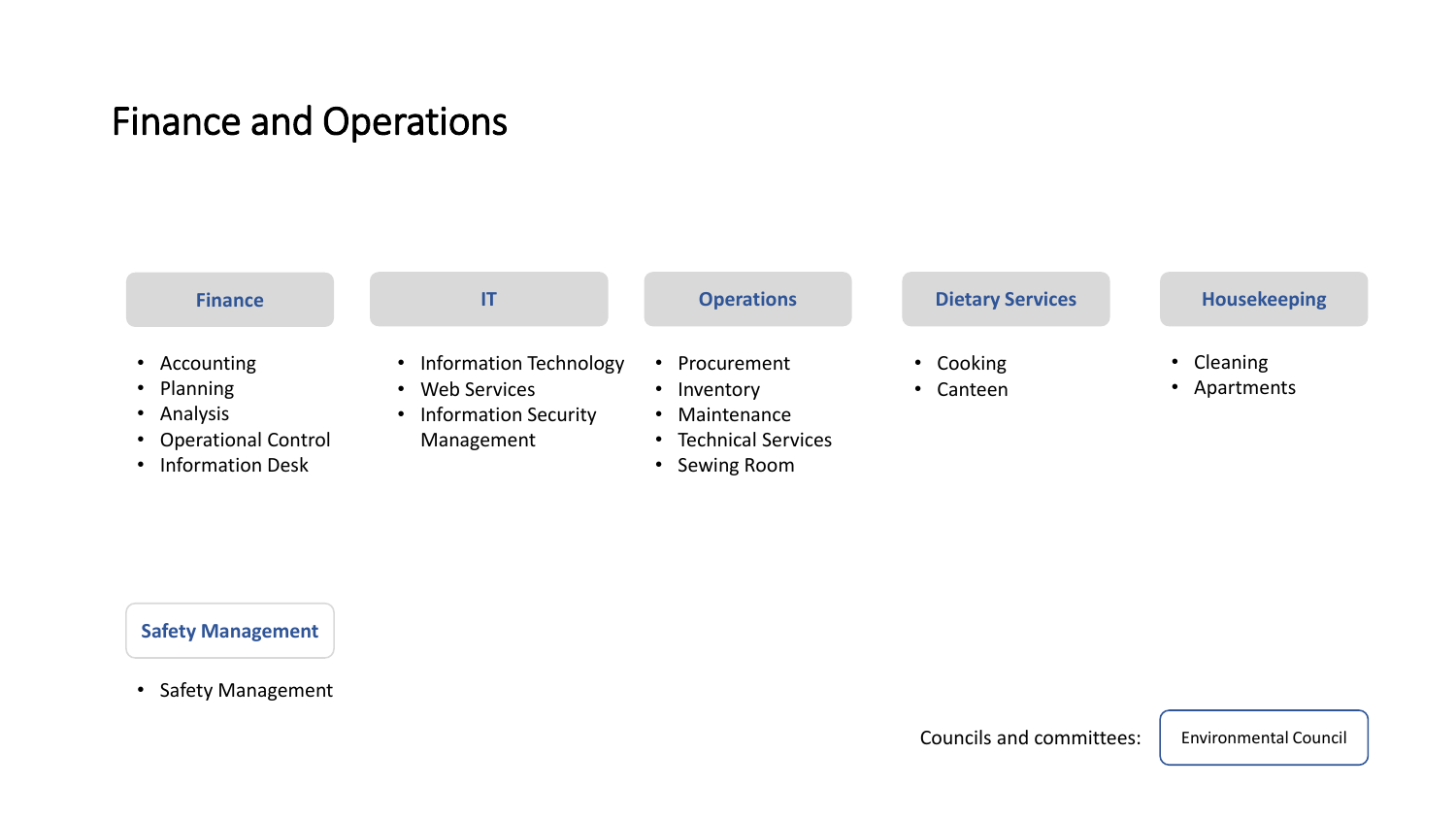## Emergency services and development

| <b>Emergency</b><br><b>Medicine</b>                                                                                         | <b>Emergency Department</b>                                                    | <b>Medical Imaging</b>                             | <b>Medical Imaging</b><br><b>Department</b>              | <b>Clinical Laboratory</b>                                                                                              |
|-----------------------------------------------------------------------------------------------------------------------------|--------------------------------------------------------------------------------|----------------------------------------------------|----------------------------------------------------------|-------------------------------------------------------------------------------------------------------------------------|
| • Emergency Medicine                                                                                                        | • Nursing and Care<br>Emergency<br>Department<br>Re-entries<br>Outpatient ward | <b>Medical Imaging</b><br>$\bullet$                | <b>Medical Imaging</b><br>Research<br>• Cancer Screening | Research<br>$\bullet$<br>Hematology<br>$\bullet$<br>Bacteriology and<br>$\bullet$<br>Virology<br><b>Blood Donations</b> |
| <b>Education and</b><br><b>Science</b>                                                                                      | <b>EMT School</b>                                                              | <b>Quality Control</b><br><b>Infection Control</b> |                                                          |                                                                                                                         |
| • Health Sciences<br>• Health Sciences Library<br>• Student Supervision<br>• Teaching and Training<br><b>Junior Doctors</b> | <b>School Management</b>                                                       | • Quality Management<br><b>Infection Control</b>   |                                                          |                                                                                                                         |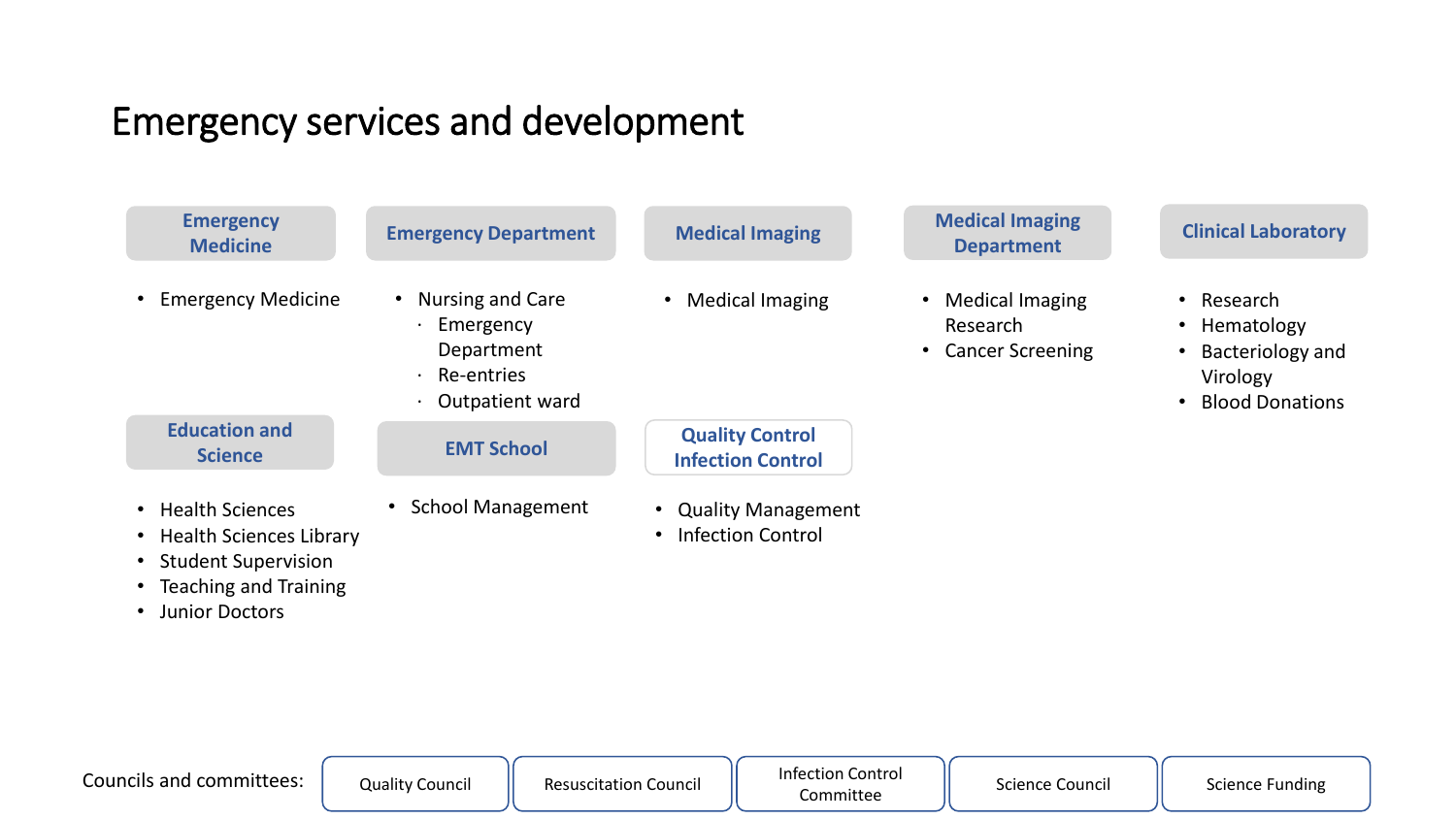# Surgical Services

| <b>General Surgery</b>                                                                                                 | <b>Orthopaedic</b><br><b>Surgery</b>                                                                                            | <b>Anaesthetics and</b><br><b>Intensive Care Medicine</b>                                     | <b>Obstetrics and</b><br><b>Gynaecology</b>                                                                                         | <b>Medical Data Services</b>                                                                     |
|------------------------------------------------------------------------------------------------------------------------|---------------------------------------------------------------------------------------------------------------------------------|-----------------------------------------------------------------------------------------------|-------------------------------------------------------------------------------------------------------------------------------------|--------------------------------------------------------------------------------------------------|
| • General Surgery<br>• Otolaryngology (ENT)<br>• Pathology                                                             | <b>Orthopaedic Surgery</b>                                                                                                      | Anaesthetics and<br>$\bullet$<br><b>Intensive Care Medicine</b><br>Air Ambulance<br>$\bullet$ | Obstetric and<br>$\bullet$<br>Gynaecology<br>• Social Workers (except<br>the Psychological<br><b>Ward and Kristnes</b><br>Hospital) | <b>Medical Transcription</b><br>and Secretarial Services<br><b>Medical Records</b><br>Management |
| <b>Surgical Ward</b>                                                                                                   | <b>Operating Room</b><br>and Disinfection                                                                                       | <b>Anaesthetic Ward</b>                                                                       | <b>Intensive Care Ward</b>                                                                                                          | <b>Maternity Ward</b>                                                                            |
| <b>Nursing and Care</b><br><b>General Surgery</b><br><b>Orthopaedic Surgery</b><br>Gynaecology<br>• Hospital Admission | <b>Nursing and Care</b><br><b>Operating Room</b><br><b>Emergency Endoscopy</b><br><b>Medical Supplies Depot</b><br>Disinfection | Nursing and Care<br>$\cdot$ Anaesthesia                                                       | <b>Nursing and Care</b><br>· Intensive Care<br>Recovery Room<br>Dialysis Care                                                       | Nursing and Care<br>· Prenatal Care<br>. Labour and Delivery<br>· Postnatal Care                 |

OR Committee **Supervisory Committee** for Medical Records

Electronic Medical Records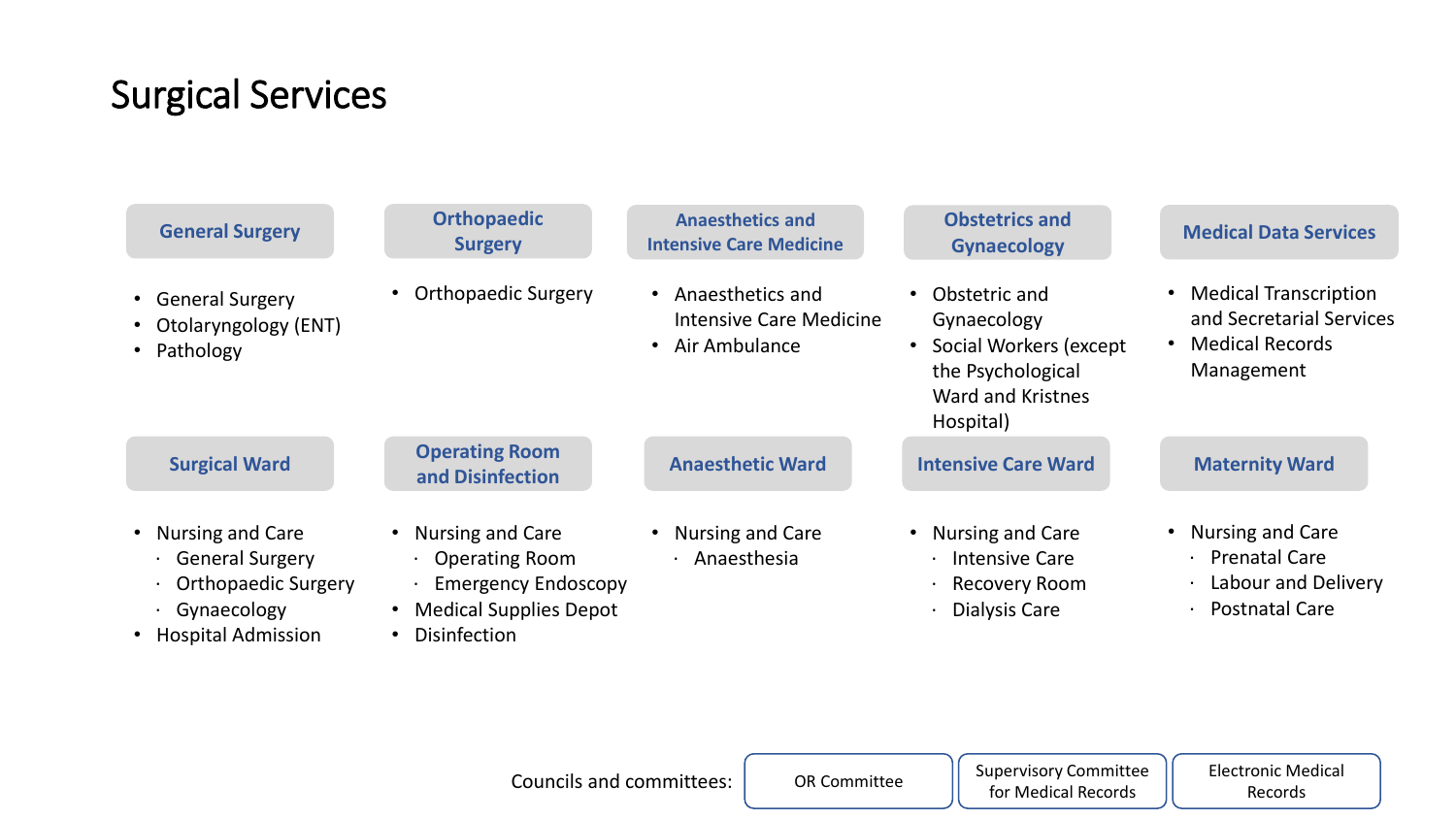# Internal Medicine Services

| <b>Internal Medicine</b>                                                                                                      | <b>Psychiatry</b>                                                                                                                                                                            | <b>Rehabilitation and</b><br><b>Geriatrics</b>                                                                                                                                                                                | <b>Paediatrics</b>                                                  | <b>Hospital Pharmacy</b>                                                                    |
|-------------------------------------------------------------------------------------------------------------------------------|----------------------------------------------------------------------------------------------------------------------------------------------------------------------------------------------|-------------------------------------------------------------------------------------------------------------------------------------------------------------------------------------------------------------------------------|---------------------------------------------------------------------|---------------------------------------------------------------------------------------------|
| <b>Internal Medicine</b><br>$\bullet$<br><b>Biomedical Research</b><br>$\bullet$<br><b>Nutrition Counselling</b><br>$\bullet$ | • Psychiatry<br><b>Child and Adolescent</b><br>$\bullet$<br>Psychiatry<br>Psychologists<br>$\bullet$<br>Occupational<br>$\bullet$<br><b>Therapists</b><br><b>Social Workers</b><br>$\bullet$ | Rehabilitation<br>$\bullet$<br>Geriatrics<br>$\bullet$<br>Physiotherapy<br>$\bullet$<br><b>Occupational Therapy</b><br>$\bullet$<br>for Kristnes Hospital<br><b>Social Workers</b><br>$\bullet$<br>Psychologists<br>$\bullet$ | Paediatrics                                                         | <b>Pharmaceutical Services</b><br>$\bullet$<br>Pharmacy<br>$\bullet$                        |
| <b>Internal medicine ward</b>                                                                                                 | <b>Psychiatric Ward</b>                                                                                                                                                                      | <b>Kristnes Hospital</b>                                                                                                                                                                                                      | <b>Paediatric Ward</b>                                              | <b>Ambulatory Ward</b>                                                                      |
| <b>Nursing and Care</b><br>$\bullet$<br>Inpatient Ward                                                                        | <b>Nursing and Care</b><br>$\bullet$<br>Inpatient Ward<br><b>Outpatient Ward</b><br><b>Pastoral Care</b><br>$\bullet$                                                                        | <b>Nursing and Care</b><br>$\bullet$<br><b>Inpatient Ward</b><br><b>Outpatient Ward</b>                                                                                                                                       | <b>Nursing and Care</b><br>Inpatient Ward<br><b>Outpatient Ward</b> | <b>Nursing and Care</b><br>$\bullet$<br><b>Outpatient Ward</b><br><b>Home Care Services</b> |
|                                                                                                                               | <b>Councils and committees:</b><br><b>Crisis Intervention Team</b>                                                                                                                           | Pharmaceutical<br>Committee                                                                                                                                                                                                   | <b>Nutritional Team</b>                                             | Discharge Team                                                                              |